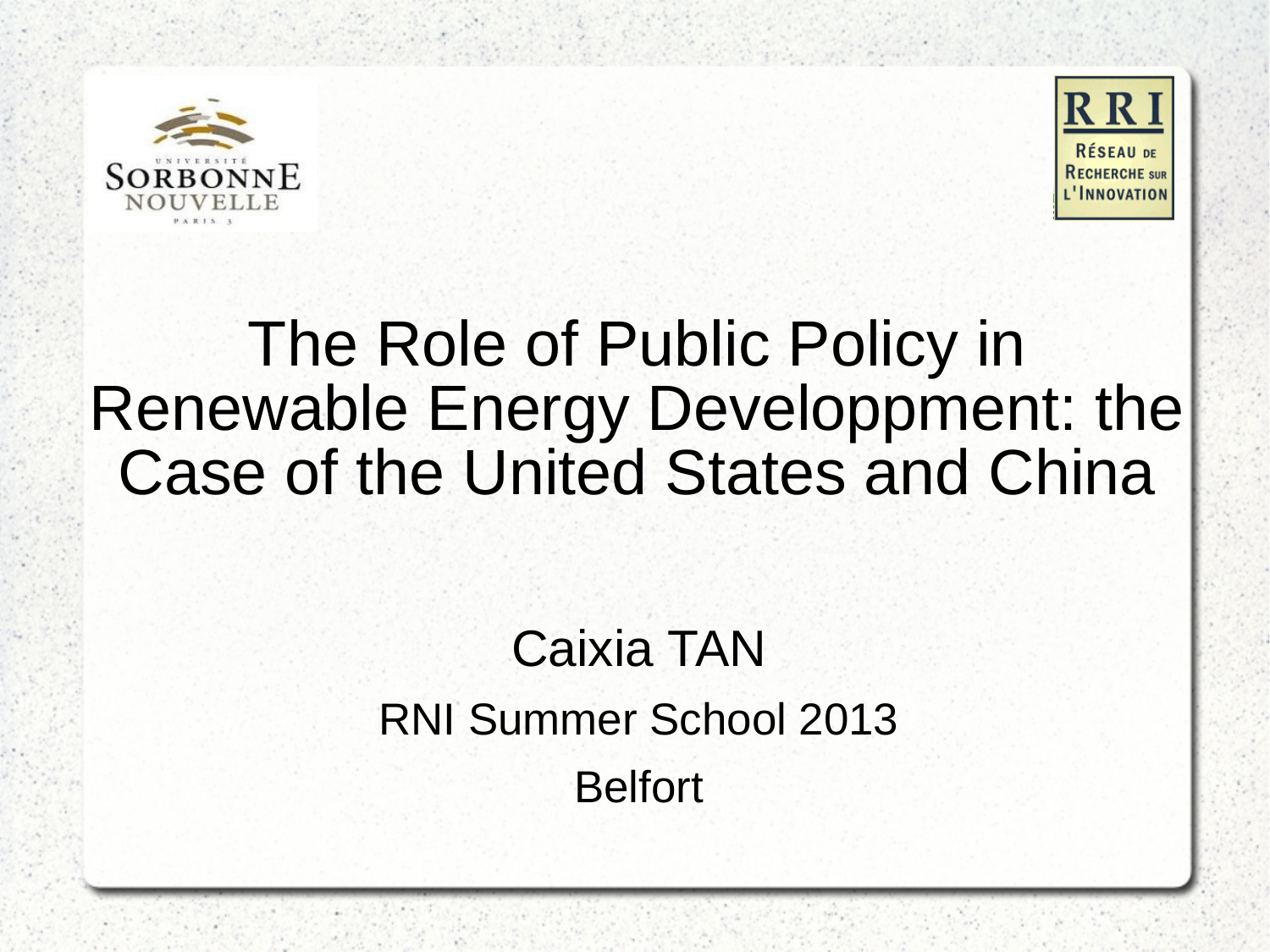### INTRODUCTION : THE BIG PICTURE – 1

### PUBLIC POLICY AS AN INDICATOR:

Renewable energy targets were identified in at least 138 countries by the end of 2012 (up from 45 in 2005) Renewables 2005 & 2013 Global Status Report (REN21, 2005 ; REN21, 2013).

Renewable energy support policies were identified in 127 countries as of early 2013 (up from 48 in 2005). (REN21, 2013)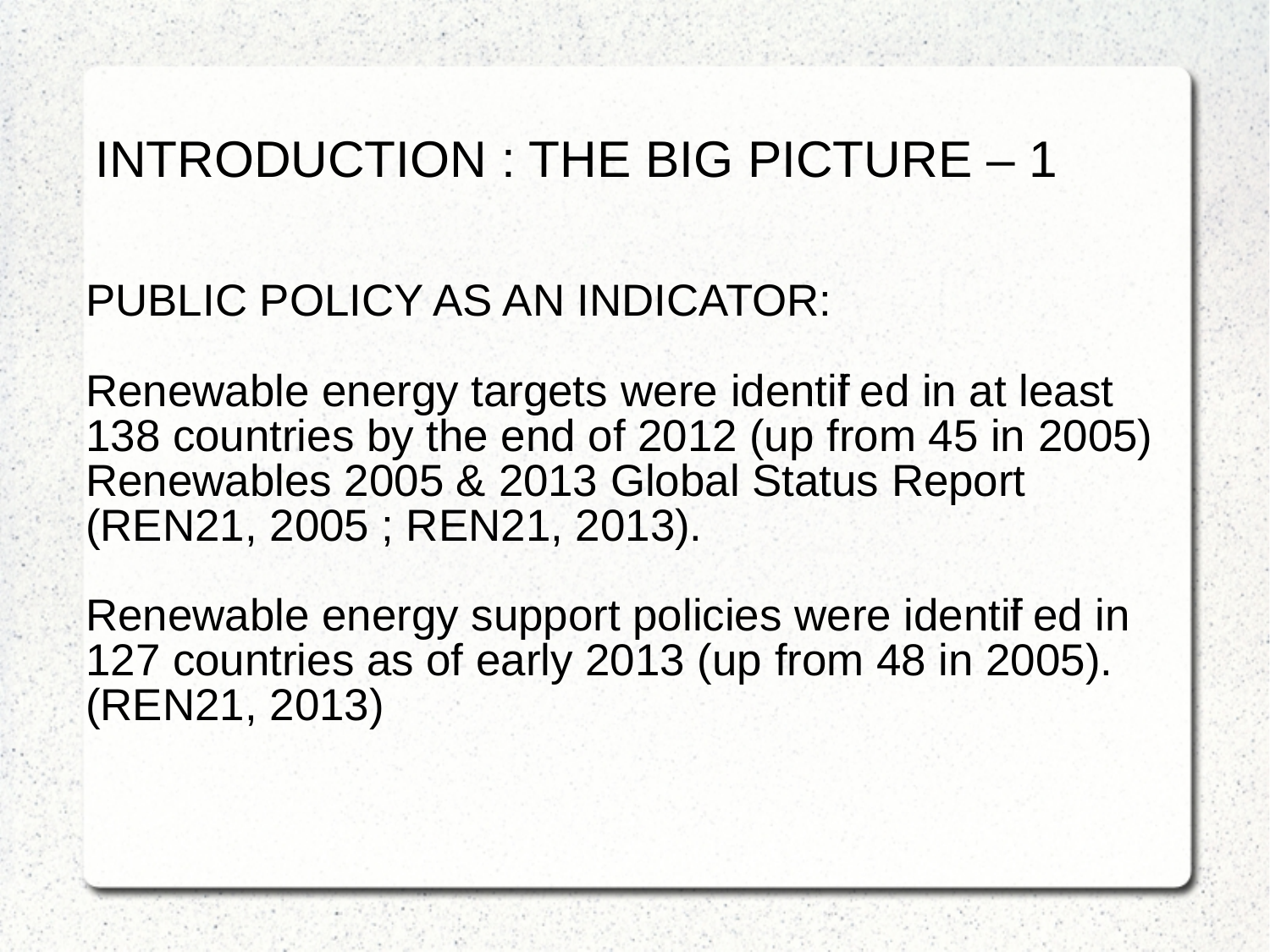### INTRODUCTION : THE BIG PICTURE – 2

ESTIMATED RENEWABLE ENERGY SHARE OF GLOBAL FINAL ENERGY CONSUMPTION, 2011

RENEWABLE ENERGY CONTRIBUTION TO GLOBAL PRIMARY ENERGY, 2004



Source : Renewables 2013 Global Status Report (REN21, 2013)

Source : Renewables 2005 Global Status Report (REN21, 2005)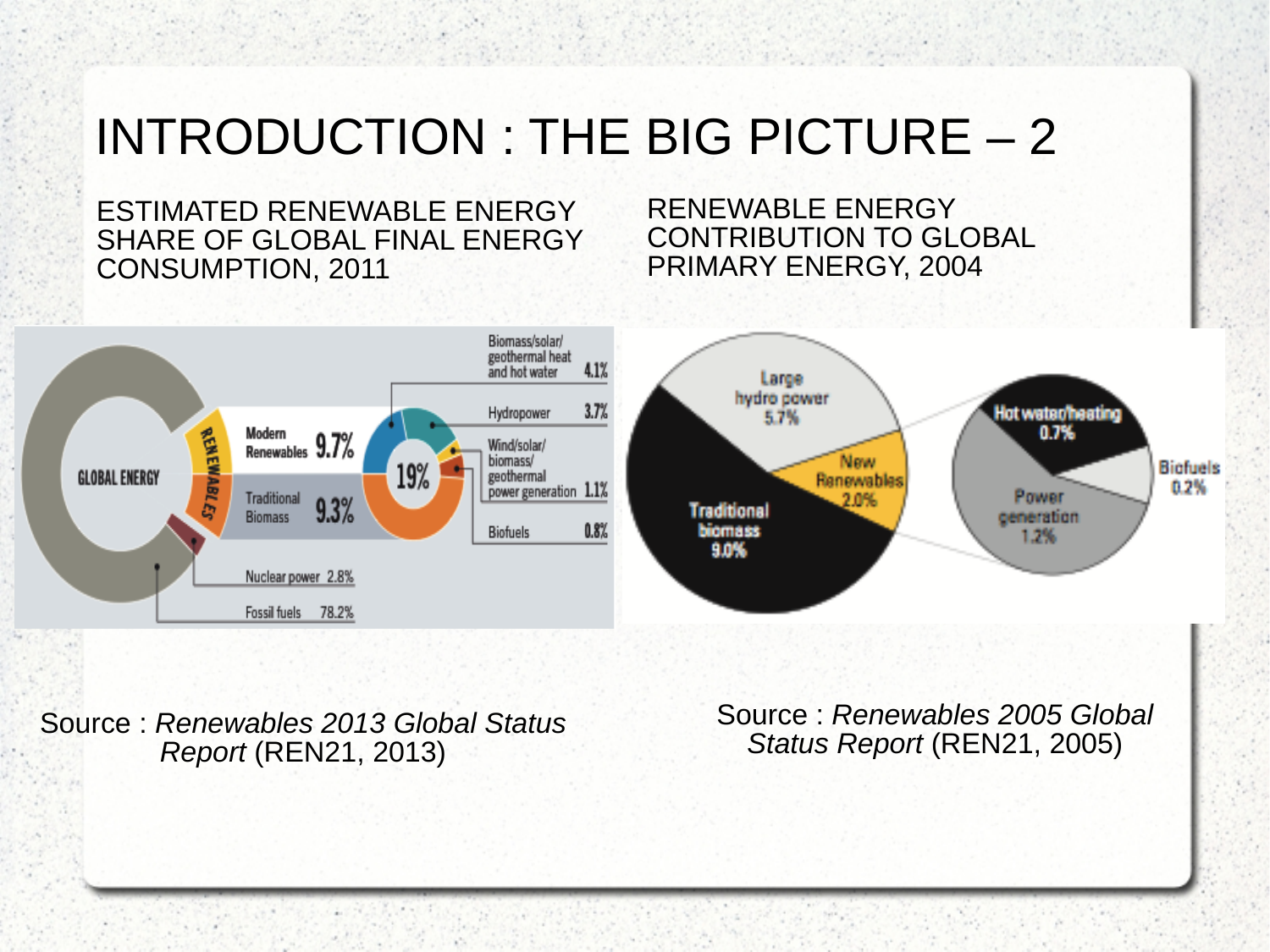### INTRODUCTION : THE BIG PICTURE – 3

AVERAGE ANNUAL GROWTH RATES OF RENEWABLE ENERGY CAPACITY AND BIOFUELS PRODUCTION, END-2007–2012

RENEWABLE POWER CAPACITIES\* IN WORLD, EU-27, BRICS, AND TOP SIX COUNTRIES, 2012



Source : Renewables 2013 Global Status Report (REN21, 2013)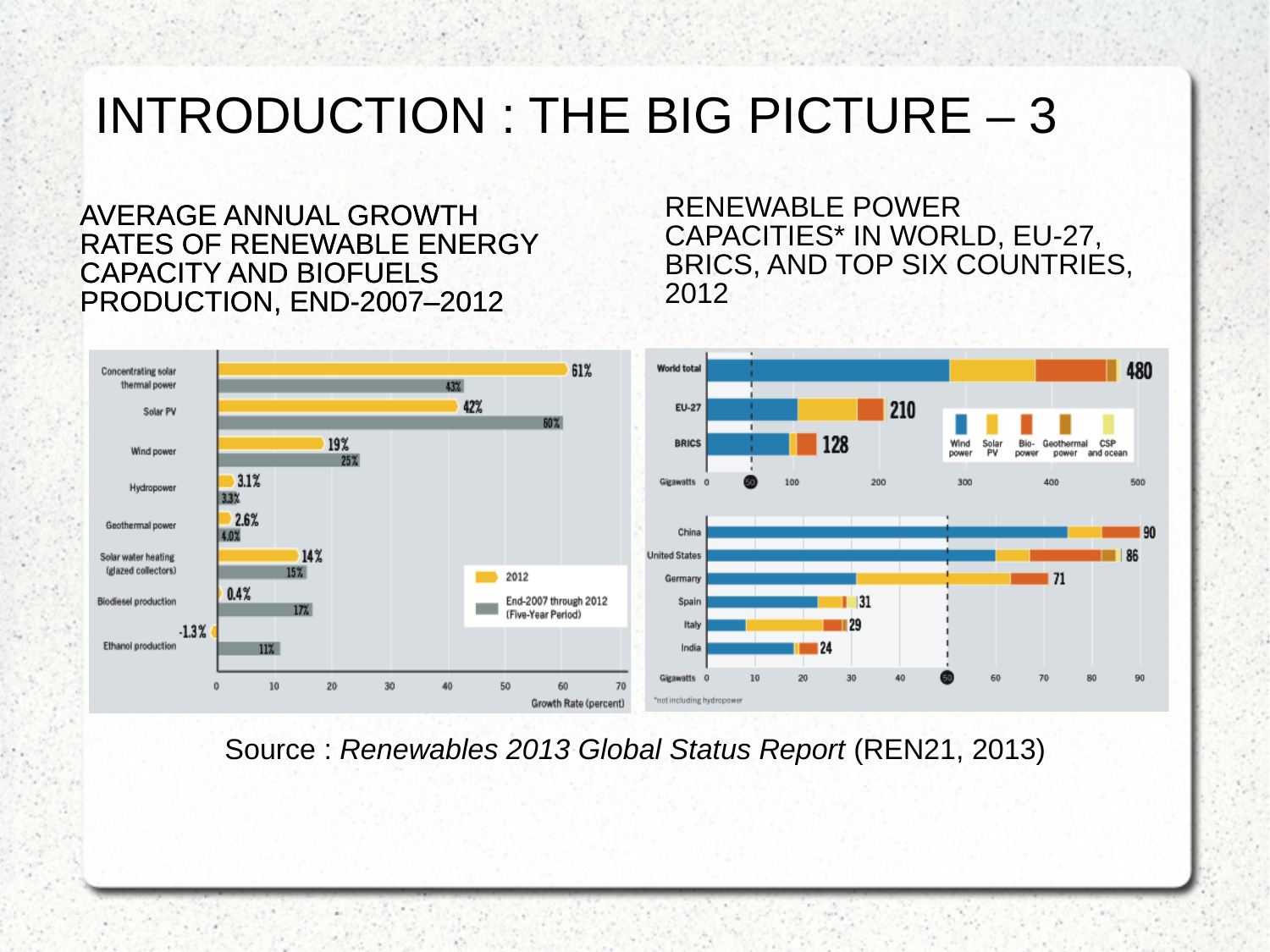# THEORETICAL APPROACHE TO RENEWABLE ENERGY DEVELOPPMENT

#### TECHNOLOGICAL PERSPECTIVE MARKET PERSPECTIVE

Technological innovation Industry emergence and clusters Emergence of new markets thanks to government incentives that frame the competitive environment or to cost reductions due to technology maturation

Technology-push Market-pull

Innovation Policies<br>R&D

FIT, RPS, etc.

**Public Policy** supply / demand side price / capacity – driven  $\lambda$ *↑*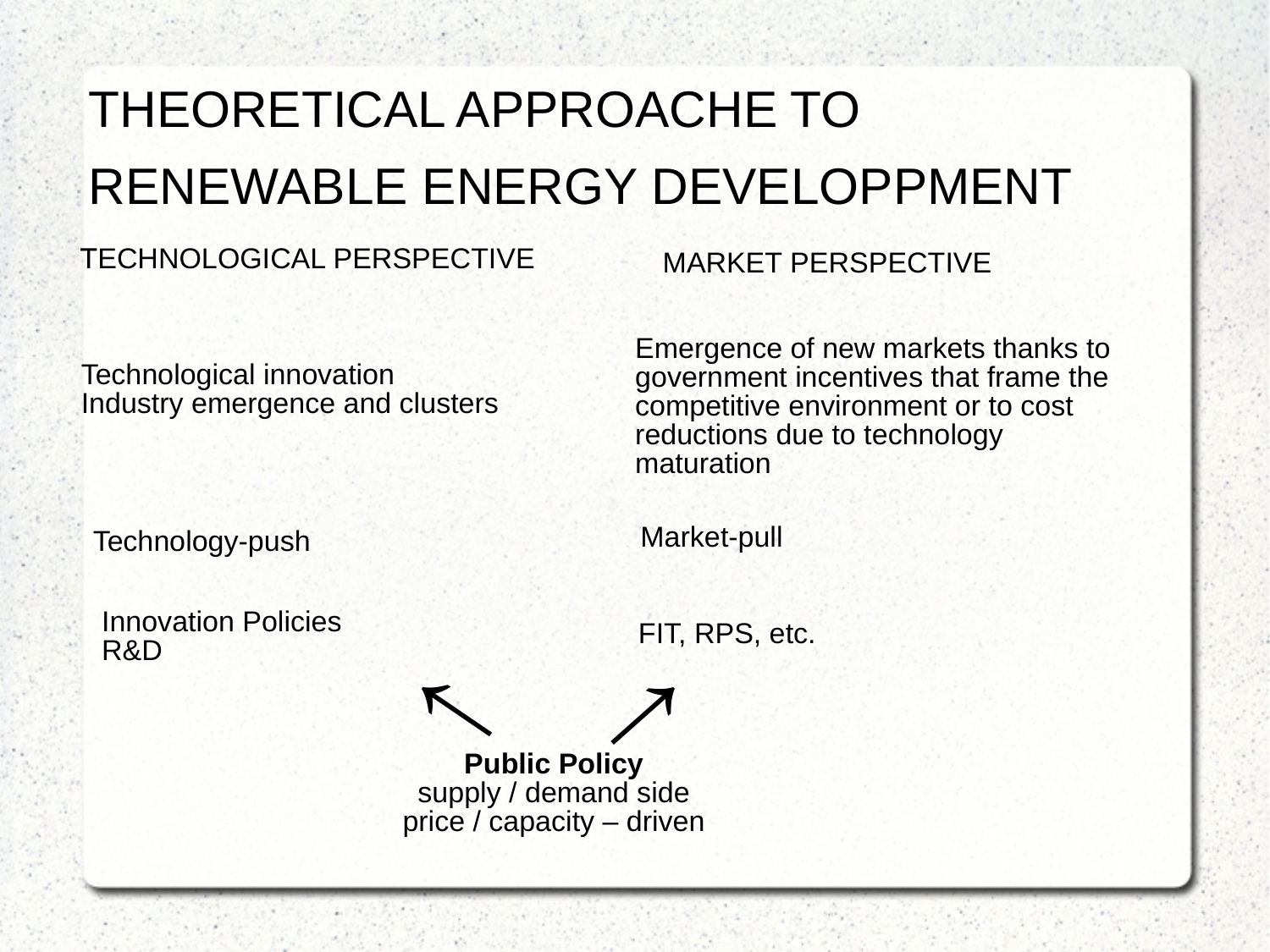# RENEWABLE ENERGY POLICIES IN THE U.S. AND IN CHINA : A COMPARISON

| Renewable Enery Policies in the U.S. And in China |                  |       |                   |       |
|---------------------------------------------------|------------------|-------|-------------------|-------|
| <b>Policy type</b><br><b>Economic Instruments</b> | U.S. (1974-2009) |       | China (1996-2012) |       |
|                                                   | 47               | 47,5% | 25                | 59,5% |
| Information and Education                         | 28               | 28,3% |                   | 2,4%  |
| Policy Support                                    | 20               | 20,2% | 18                | 42,9% |
| <b>Regulatory Instruments</b>                     | 26               | 26,3% |                   | 11,9% |
| Research, Development and<br>Deployment (RD&D)    | 25               | 25,3% |                   | 11,9% |

Source : prepared according to the IEA / IRENA Global Renewable Energy Policies and Measures Database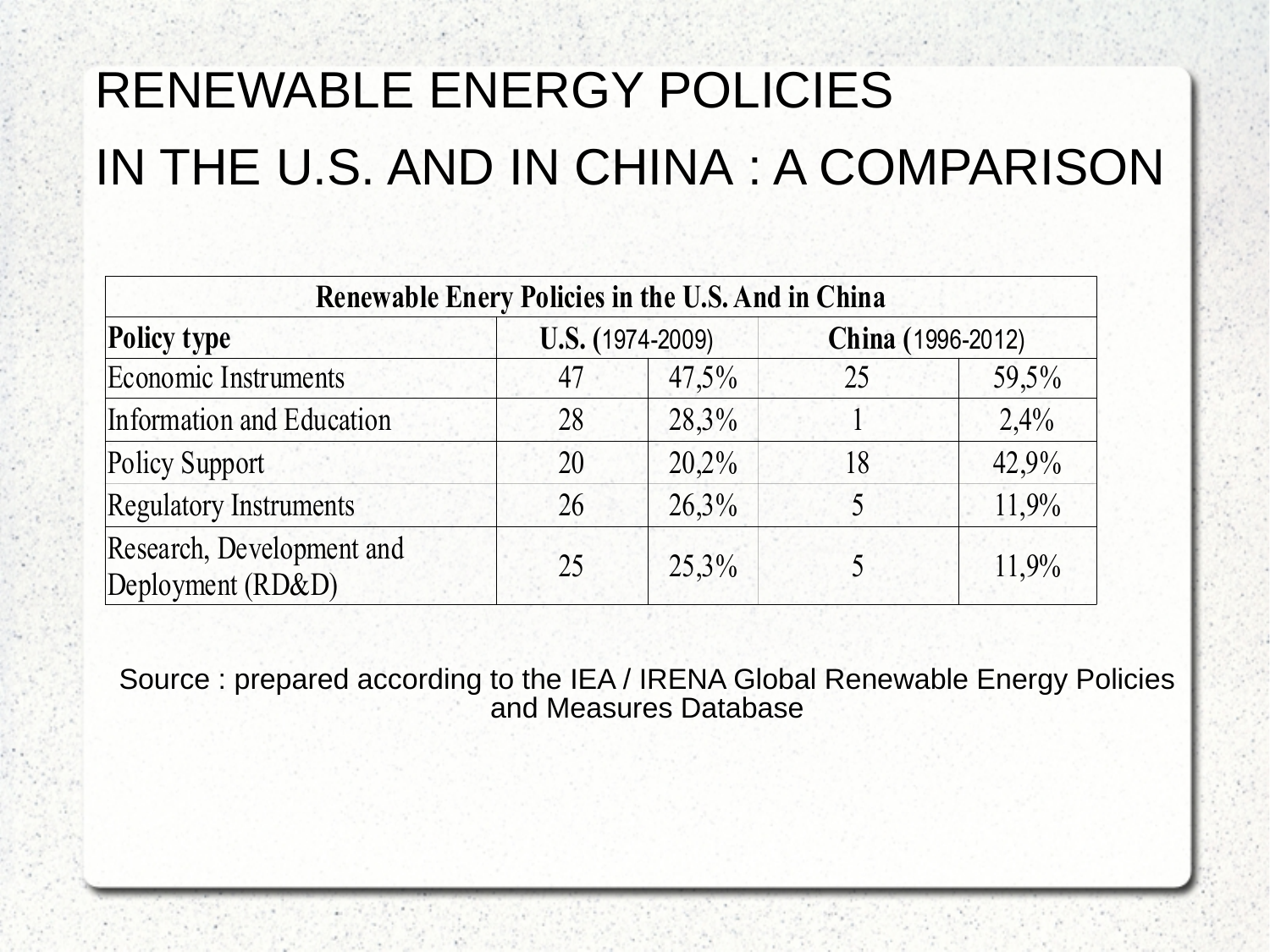# RENEWABLE ENERGY POLICIES IN THE U.S. AND 3 PHASES OF DEVELOPPMENT

### PURPA Era : 1978-1990 (Public Utility Regulatory Policies Act) Stagnation Era: 1990-1997 Maturation Era : 1999-2012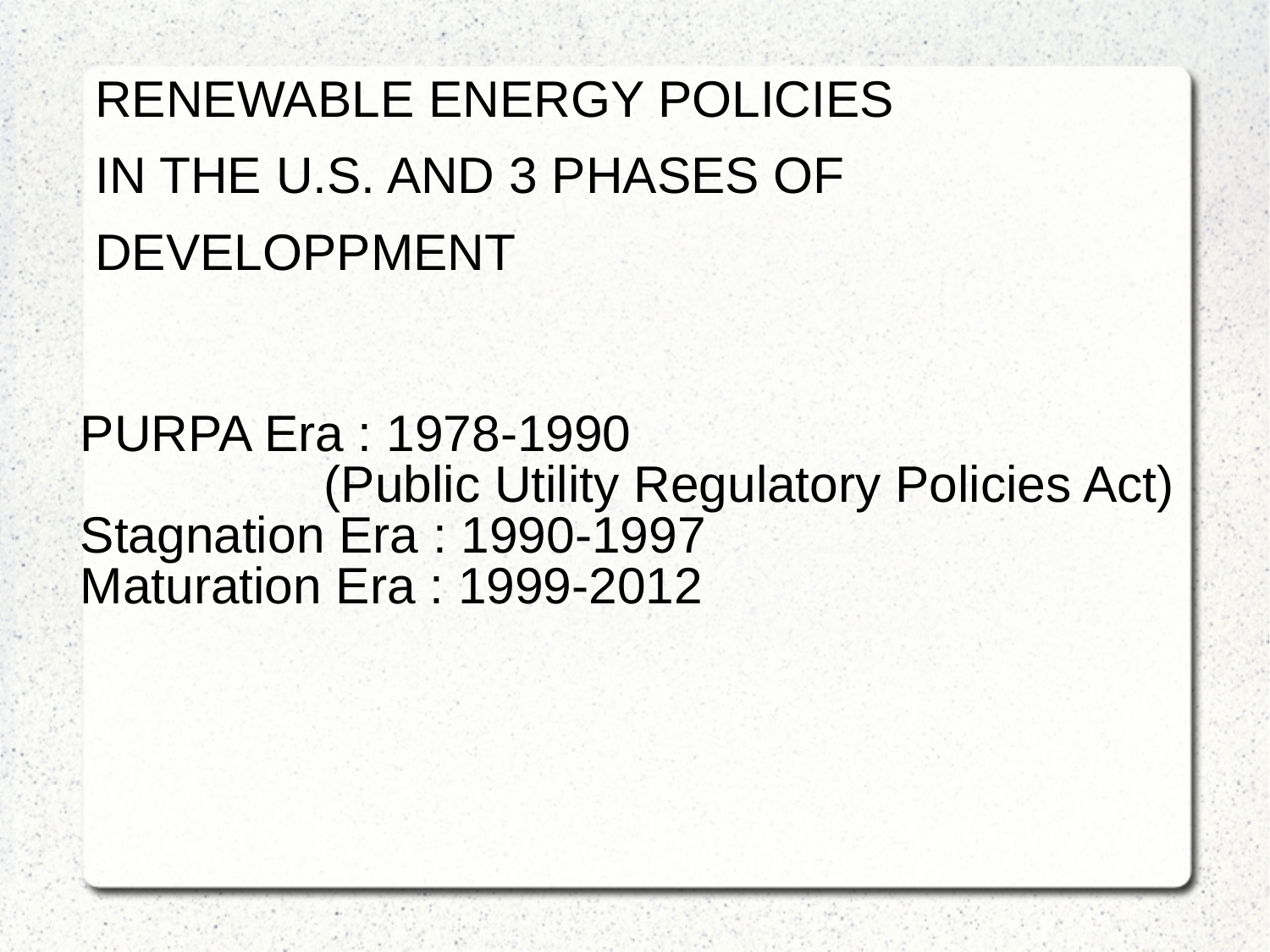### SEVERAL RENEWABLE ENERGY POLICIES AS « MILESTONE » IN CHINA

Electricity Law of 1995

New and Renewable Energy Development Program) (Brightness Program) of 1996

Energy Conservation Law of 1997

Medium and Long- Term Development Plan for Renewable Energy (MLTPRE) of 2007

The Twelfth Five-Year Plan for Renewable Energy (2012)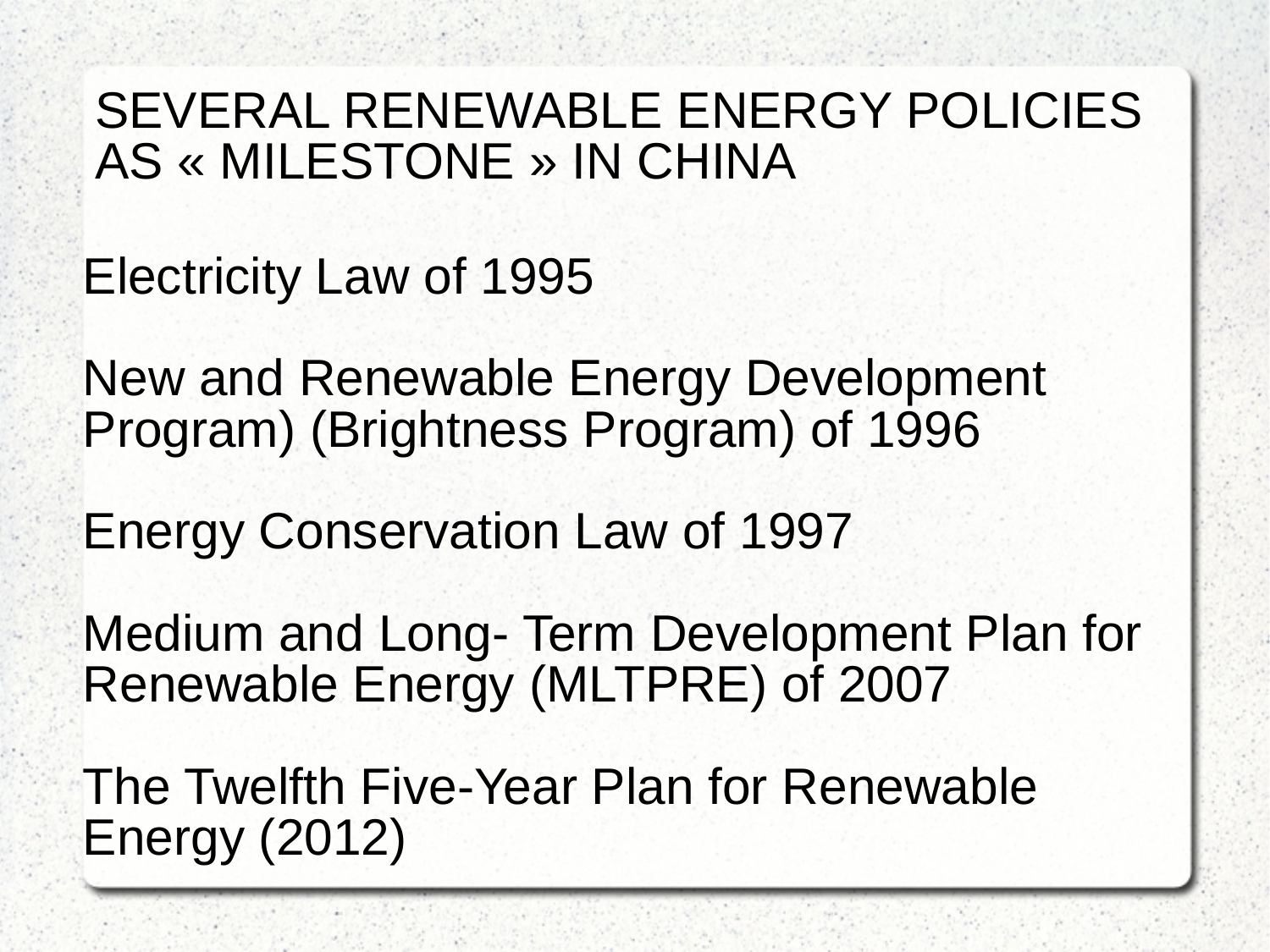### EN GUISE DE CONCLUSION...

Contribute to installed renewable energy capacity but not necessary to f nal consumption because not all electricity produced by RE is integrated to the grid.

Renewable energy policies should consider at the same time smart-grid technology to increase energy eff ciency.

Boom-bust cycles related to changing policies.